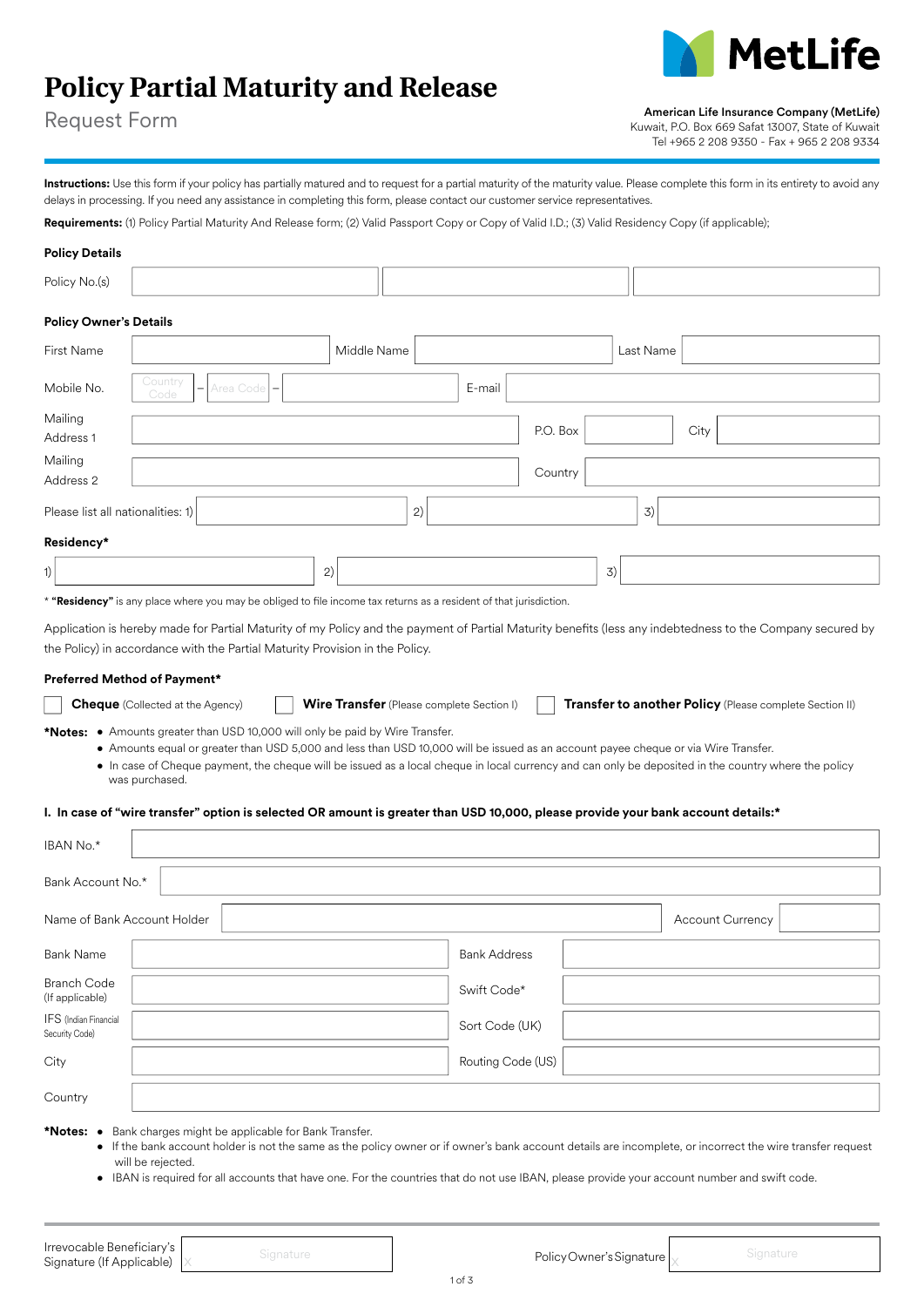## **Special instructions, if any: (subject to approval under the Company's guidelines)**

## **Declarations**

(a) I understand that Coverage and/or Payment under the insurance contract will NOT be made if: (i) the policyholder, insured, or person entitled to receive such payment is residing in a sanctioned country; or (ii) the policyholder, the insured or person entitled to receive such payment is listed on the Office of Foreign Assets Control (OFAC) Specially Designated Nationals (SDN) list, the OFAC Sectorial Sanctions Identifications list or any international or local sanctions list; or (iii) the payment is claimed for services received in any sanctioned country.

I also understand that the Company shall not be liable to pay any claim or provide any coverage or Benefit to the extent that the provision of such coverage or Benefit would expose the Company to any sanction under any applicable laws.

(b) I hereby grant MetLife my unambiguous consent, to process, share and transfer my Personal Data\* to a recipient inside or outside this country (including but not limited to MetLife Inc. and/or American Life Insurance Company's Headquarters and their branches, affiliates, reinsurers, business partners and /or to any actual or potential assignee, novatee or transferee of MetLife) where the processing, transferring or sharing of my Personal Data is requested by any of the above mentioned recipients or necessary or required for the performance of MetLife's obligation under this application and / or the insurance policy, or to comply with any obligation which MetLife is subject to.

**\*Personal Data** means all information relating to me (whether marked "personal" or not) disclosed to MetLife by whatever means either directly or indirectly which concerns, including but not limited to, my medical conditions, treatments, prescriptions, business, operations, contact details, account balances / activities or any transactions undertaken with MetLife".

(c) I hereby authorize MetLife to send me notifications and notices via short message service "SMS" and I accept receiving SMS and understand that MetLife makes no warranty that the SMS will be uninterrupted or error free and any such error or interruption shall not be deemed or treated in any way whatsoever to create any liability on MetLife and I acknowledge that I shall not file any complaint or claim against MetLife for any SMS error or interruption or for any reason related to receiving/not receiving SMS.

## **U.S.A. Internal Revenue Service (IRS) declaration:**

**In submitting and in signing this form, the applicant(s) certify(ies) that the Insured, Joint Insured, Applicant, and any designated Beneficiary(ies):**  (select the answer that applies)

**ARE ARE NOT** United States persons for United States (U.S.) Federal Income Tax purposes (1)(2)

The Applicant(s) agree(s) to inform the Company within thirty (30) days of the Applicant(s) knowledge of such change if the Applicant(s) or any designated Beneficiary become(s) a U.S. person of U.S. Federal Income Tax purposes or if the Applicant(s) assign(s) the policy to such a U.S. person.

Please note that a false statement or misrepresentation of tax status by a U.S. person could lead to penalties under U.S. law.

If you are a United States person, fill in the details below:

#### **• U.S. Tax ID number of Applicant(s) & Insured:**

#### **• U.S. Tax ID number of Beneficiary(ies):**

- 1. This question is for U.S. Federal Income Tax purposes. The U.S. Internal Revenue Service requires the Company to report the taxable income paid to persons subject to United States Federal Income Tax. PLEASE NOTE that if you are a U.S. person for U.S. tax purposes and fail to provide a U.S. Tax Identification Number to the Company, the IRS requires the Company to withhold tax from taxable income payments made to you at the rate of up to 31%.
- 2. For purposes of this declaration a U.S. person is a citizen or resident of the United States, a United States partnership, and trust which is controlled by one or more U.S. persons and is subject to the supervision of a U.S. court.

## **Foreign Account Tax Compliance Act (FATCA) declaration:**

The Insured/Owner consents to MetLife, its officers and agents disclosing any Confidential Information to:

- (i) Any group member and representatives of MetLife in any jurisdiction (together with MetLife, the "Permitted Parties");
- (ii) Any persons as required by any law (including but not limited to the U.S.A. Foreign Account Tax Compliance Act) or authority (including but not limited to the U.S.A. Internal Revenue Service) with jurisdiction over any of the Permitted Parties;
- (iii) Professional advisers, insurer, reinsurer or insurance broker and service providers of the Permitted Parties who are under a duty of confidentiality to the Permitted Parties;
- (iv) Any actual or potential assignee, novatee or transferee in relation to any of MetLife's rights and / or obligations under this Policy (or any agent or adviser of any of the foregoing);

**"Confidential Information"** means all information relating to the Insured / Owner (whether marked "confidential" or not) disclosed by whatever means either directly or indirectly to MetLife which concerns the business, operations or customers of the Insured / Owner (including but not limited to contact details, tax identification number/social security number, account balances / activities or any transactions undertaken with MetLife)."

MetLife will deduct any withholding required by the US Foreign Account Tax Compliance Act ("FATCA").

MetLife reserves the right, within its sole discretion, to terminate the Policy in the event that appropriate documentation of Insured's / Owner's US or non-US status for purposes of FATCA is not timely provided to MetLife. In particular, in the event that applicable local laws or regulations would prohibit withholding on payments to the account or prohibit the reporting of the account, and no waiver of such local law is obtained, MetLife reserves the right to close the account.

| Irrevocable Beneficiary's |        |                              |  |
|---------------------------|--------|------------------------------|--|
| Signature (If Applicable) | ------ | Policy Owner's Signature   J |  |